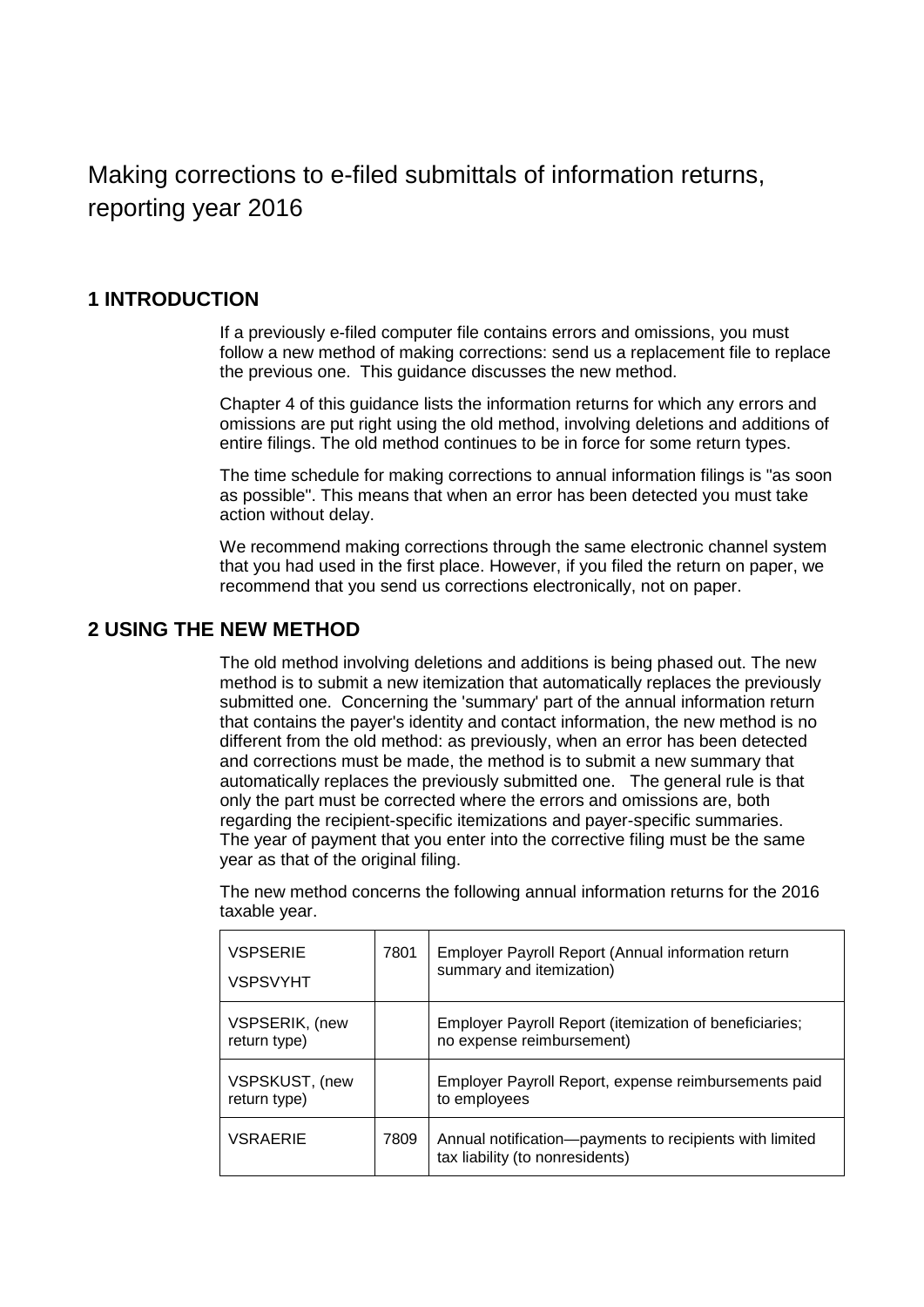| <b>VSOSERIE</b><br><b>VSOSVYHT</b> | 7812 | Annual information return on paid dividends                                                                                |
|------------------------------------|------|----------------------------------------------------------------------------------------------------------------------------|
| <b>VSOKERIE</b><br><b>VSOKVYHT</b> | 7816 | Annual information return on profit surplus of a<br>cooperative society                                                    |
| <b>VSTVERIE</b><br><b>VSTVVYHT</b> | 7805 | Annual information return on payments of interest and<br>aftermarket bonuses as governed by the Income Tax Act             |
| <b>VSKTVYSL</b>                    | 7815 | Annual information return concerning paid interest as<br>governed by the Act on Tax Withheld at Source on<br>Interest      |
| <b>VSELERIE</b><br><b>VSELVYHT</b> | 7803 | Annual information return, specification of pension<br>benefits, social benefits (Data format specification in<br>Finnish) |
| <b>VSPUERIE</b><br><b>VSPUVYHT</b> | 7807 | Annual information return on prices paid for timber (Data<br>format specification in Finnish)                              |

# **2.1 How the new method of making corrections affects annual information reporting**

The Tax Administration requires that filers add up the totals paid to a single beneficiary, reporting each Type of Payment separately for the entire year.

When making corrections, you re-enter the data elements that had been right all the time, and you enter the data elements with the errors and omissions corrected. It is important to include the information you filed previously on e.g. payments to the same beneficiary, representing the same Type of Payment, originating from the same payer.

#### **Illustration 1 — original filing was made January 2017 – corrected in March 2017:**

• The payroll clerk of Construction Company X files an Employer Payroll Report in January 2017 covering 5 wage earner beneficiaries itemized, indicating gross cash wages, tax withheld, and worker-paid premiums of pension insurance and unemployment insurance.

000:VSPSERIE 084:P 058:2016 010:1234567-8 083:121234-1234 085:Thomas Carpenter 114:34789,56 **115:12300,67** 116:1234,56 014:6606611-7\_PP 999:1

• In March 2017, the clerk detects an error in Thomas Carpenter's 'tax withheld' amount. To solve the problem, she files a new itemization where the error is put right: she enters the data element with the error corrected and also re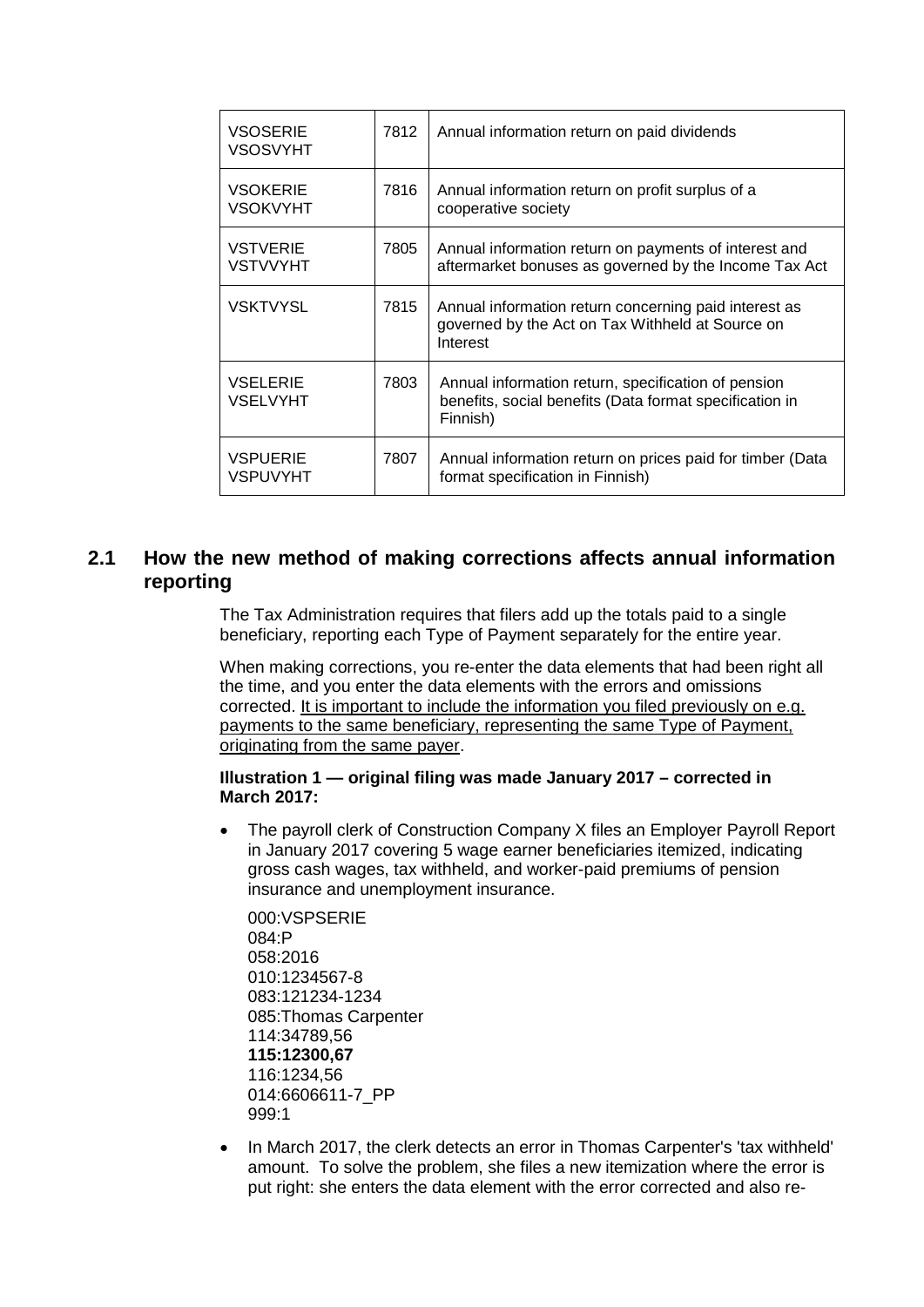enters the data elements that had been right all the time (gross cash wages, worker-paid insurance premiums).

000:VSPSERIE 084:P 058:2016 010:1234567-8 083:121234-1234 085:Thomas Carpenter **114:34789,56 115:12345,67 116:1234,56** 014:6606611-7\_PP 999:1

You can still file Employer Payroll Reports and other returns mid-year, however, when filing the most recent one you are now required to re-enter the data elements that concern the entire year.

#### **Illustration 2 — Wages paid to workers in January, February and March 2016 are first reported on an Employer Payroll Report. In addition, wages paid in October and November 2016 are reported on a second Employer Payroll Report filed in December 2016**

• Tina engages the services of a nanny for three months i.e. January to March. After the contract is over, she wants to file an Employer Payroll Report immediately. The wages she paid to the nanny amounted to €1,200. The new reporting procedure and the Tax Administration's guidance on it require just one report for a wage earner. Tina follows this rule and proceeds to file the report quickly because she hasn't planned that the employment contract is going to be resumed later.

000:VSPSERIE 084:P 058:2016 010:111280-1000 083:131052-000T 085:Mildred Nanny **114:1200,00 115:450,22 116:72,33**  014:6606611-7\_AP 999:1

- As it turns out, Tina hires the same nanny again for October and November 2016 and pays her €600. In December 2016, Tina is filing her Employer Payroll Report.
- It is important for Tina to remember that she must re-enter the January-to-March wages although she already included them in her first Employer Payroll Report.

000:VSPSERIE 084:P 058:2016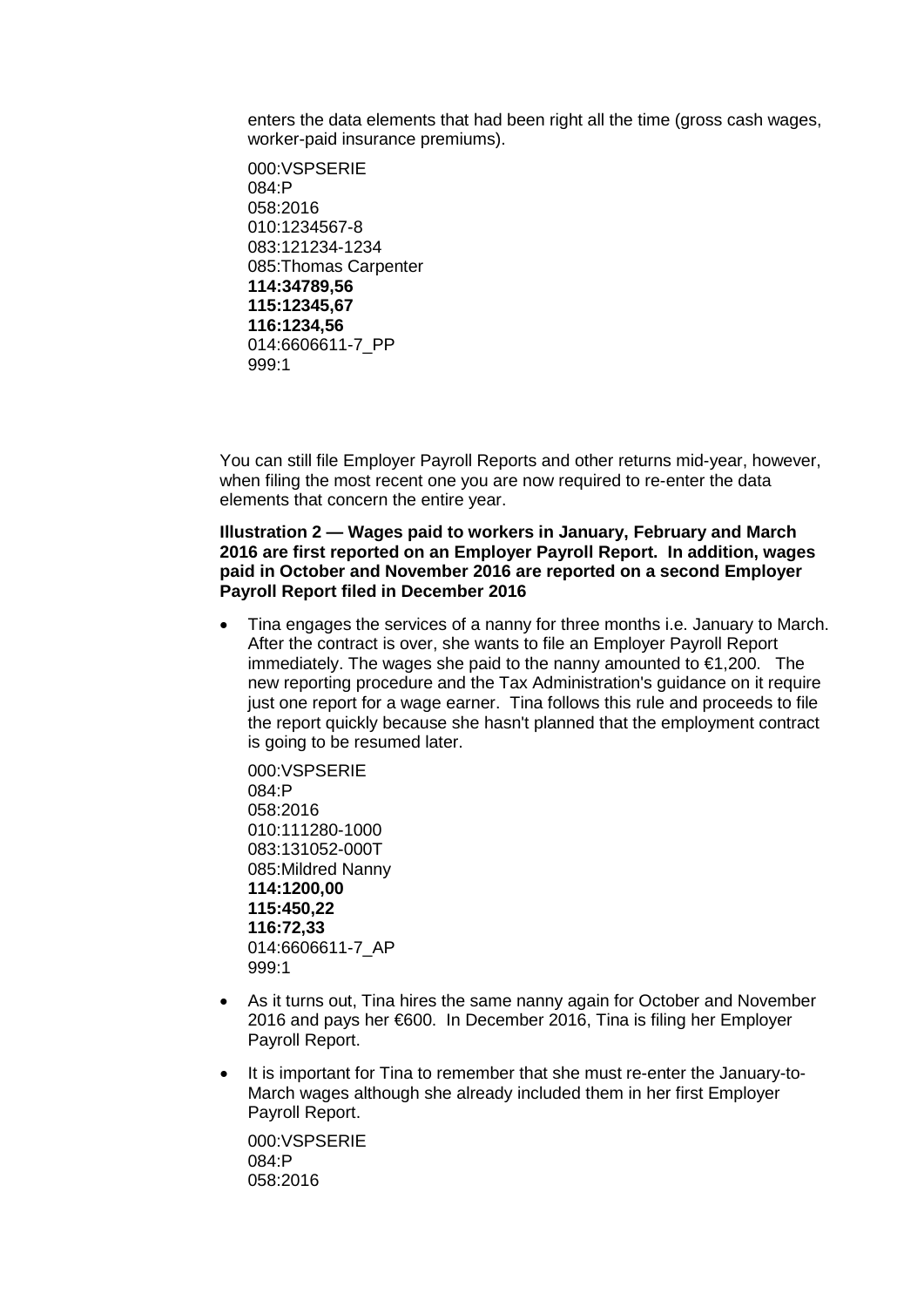```
010:111280-1000 
083:131052-000T
085:Mildred Nanny 
114:2000,00 (1200,00+600,00) 
                 115:750,22 (450,22+300,00)
116:120,36 (72,33+48,03)
014:6606611-7_AP
999:1
```
If Tina were to report only the €600 paid in October and November, as the most recent Employer Payroll Report replaces any previously filed one, the nanny's pre-completed tax return information would be wrong: it would only show that amount and not the €1,200 she received for January, February and March.

# **2.2 Identity details will determine which data elements must be replaced**

The filing you make last replaces any previous filing as long as the identity details are the same. Every annual information return has its own identity details and they are encoded with 'T' and they are in the 'T' column of the data file. Recurring identity details are Payer's ID, beneficiary's ID, year of payment and Type of Payment.

#### Making corrections to identity details

If you made a filing that has an error in its identity details, the procedure you must follow is to first delete it:

- Enter the identity details in the same way as you did when you submitted the original.
- Enter 082 and set 'D' (deletion filing) as its value.
- Leave all the other fields and data elements blank. Click Submit.
- Submit a new filing with the identity details corrected.

Similarly, if you entered a wrong beneficiary's ID code in the original, you must submit a filing where all the identity details are re-entered, giving 082 and 'D' as filing code. Leave all else blank. Now that you deleted the wrong-beneficiary filing, you are ready to submit a new filing with the beneficiary's identity corrected.

**Illustration 3 — Deleting the entries of an Employer Payroll Report specifying the wrong person; wages paid for the worker's main occupation**  The original filing concerned wages from main occupation P (110), year of payment 2013 (058), employer's business ID 1234567-9 (110), worker's personal identity code 131052-000T (083), amount of wages 1,200 euros and 00 cents (114), withholding 450 euros and 22 cents (115) and collected pension and unemployment contributions 72 euros and 33 cents (116), benefit arising from employment-related stock options 58 euros and 77 cents (135); and the sequential number for the Information on the payor is 1, and 1 will therefore be the value of the final code (999).

The name-value filing giving all the above facts looks like this (**identity details are in bold**):

**000:VSPSERIE 084:P 058:2016**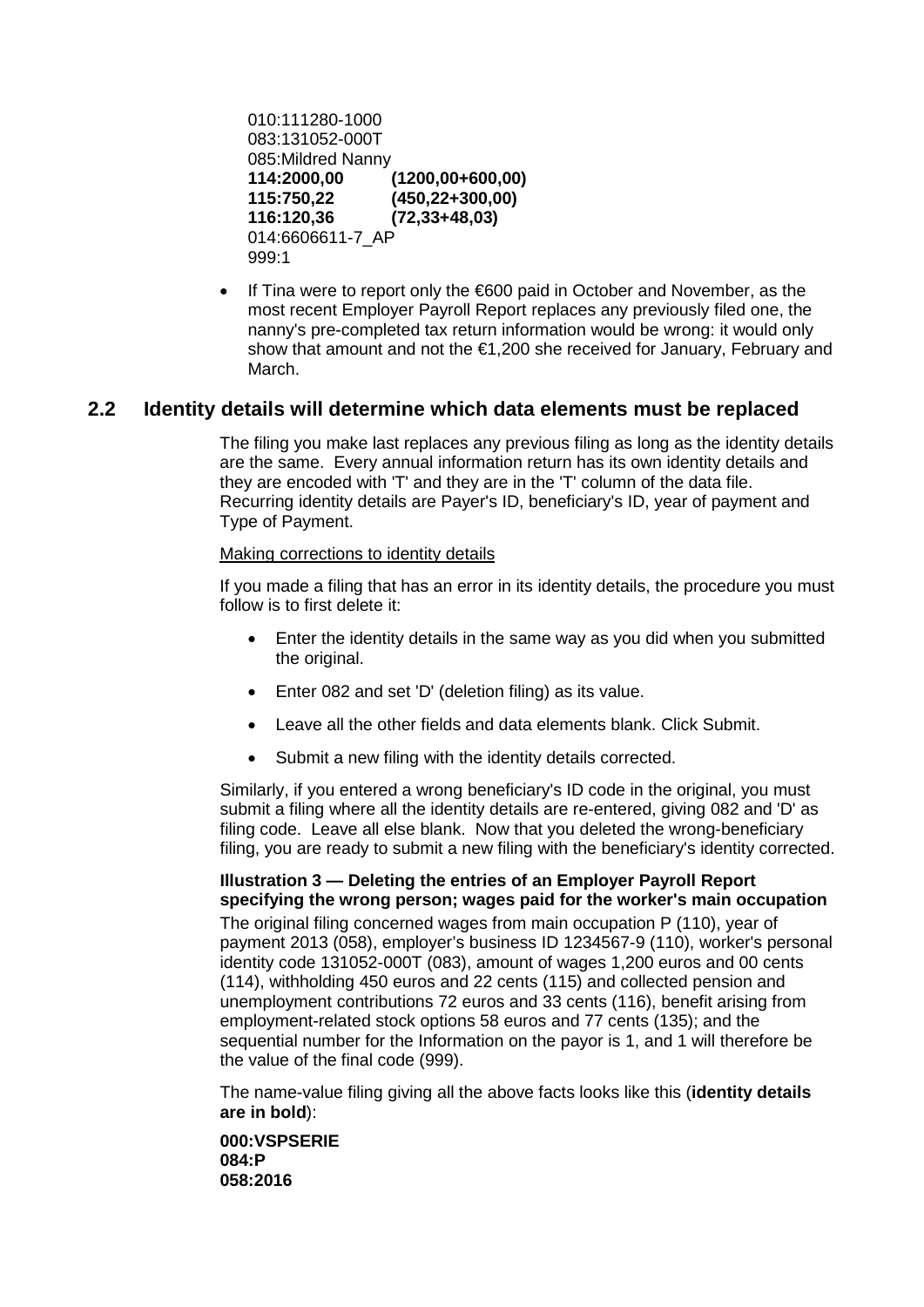```
010:1234567-9 
083:131052-000T
114:1200,00 
115:450,22 
116:72,33 
135:58,77 
014:6606611-7_AP
999:1
```
The original (above) had an error in the beneficiary's personal identity code: it should have been 230367-931K.

To solve the problem, you must submit a filing where all the identity details are re-entered, giving 082 and 'D' as filing code in order to delete the original. Leave all else blank.

**000:VSPSERIE** *082:D* **084:P 058:2016** 

**010:1234567-9 083:131052-000T 014:6606611-7\_AP** 999:1

After you successfully deleted the wrong beneficiary, you are ready to re-submit:

**000:VSPSERIE** 084:P 058:2016 010:1234567-9 **083:230367-931K** 114:1200,00 115:450,22 116:72,33 135:58,77 014:6606611-7\_AP 999:1

## **2.3 Name of the software that produced the file – Data element 014**

This data element (014) is mandatory, for purposes of identification, in the VSPSERIE, VSPSERIK, VSPSKUST, VSRAERIE and VSPSVYHT annual information flows.

In the future, the entry in 014 must contain the Business ID of the software provider company and two additional control characters. An underscore is required between the Business ID and the control characters. For the Business ID, it is mandatory to follow the exact format. The control characters are intended for the software provider company, so they can identify their software product according to their own needs.

The format of the name of software (014) data element is the following:

Y-TUNNUS AN2 ( 12 characters in total)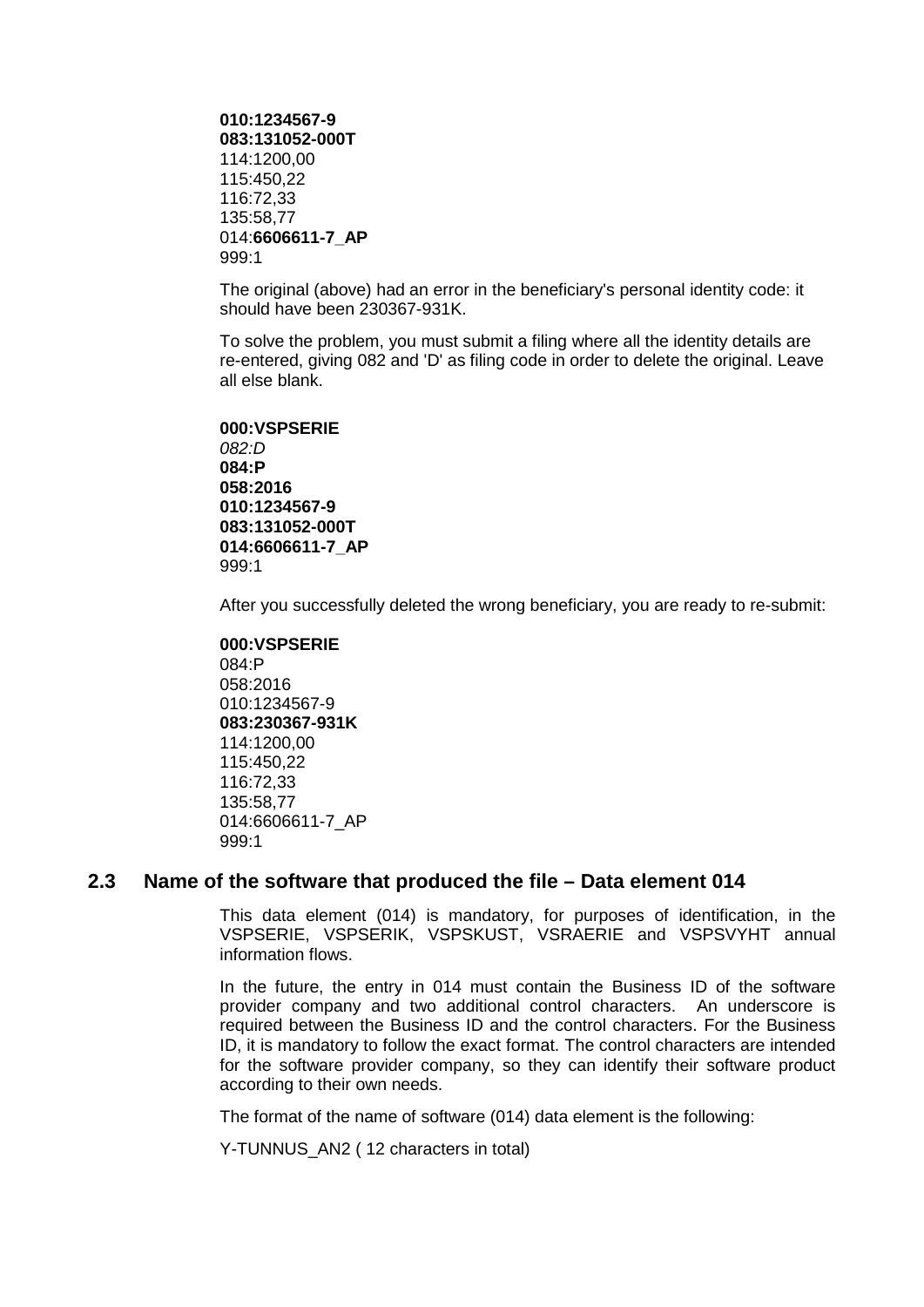Example:

The provider of the "AccountingPro" software application has 6606611-7 as its Business ID. The provider not only sells "Accounting Pro" but also another application called "PayrollPro".

The entry in this data element should be:

014: 6606611-7\_AP (Accounting Pro)

014: 6606611-7\_PP (Payroll Pro)

If the software company does not have a Finnish Business ID, the dummy value 0000000-0 is permitted, for example, you can enter: 0000000-0\_U1.

If the software is developed independently by the payer reporting the annual information, enter the Business ID of the payer company in this field. Add control characters as appropriate.

#### **2.4 How the new method and procedure affect your IT systems, software applications, services** When your organisation (or your client) migrates from one IT system to another, you must convert legacy data into the appropriate format in order to make sure that Employer Payroll Reports and other annual information can be produced correctly.

Your software development and HR service development must take into consideration that payments to employees on your payroll have to be added up for the entire year. If your new software cannot include the wages paid during the first months of the year automatically, you must have capability to enter them manually. For example, you are an employer company and you start using a new payroll accounting system in the middle of the calendar year. On the one hand, it is important that you are able to save the details on the amounts paid and taxes withheld in your old system, and on the other hand, able to enter them into the files of your new system. The data conversion for bridging the old system with the new one requires some preparation.

When the user of an accounting system (accounting service) moves on to use another system or service, you must make sure that you give them appropriate instructions in order to prevent that no more than one Employer Payroll Report is filed for the year.

The instructions should e.g. contain the following words:

"Dear service recipient,

You have the obligation to provide annual payroll information to the Tax Administration. If you are going to handle your payroll accounting in a new system after ending your contract with the current system, you must include the information stored in the current system when preparing your Employer Payroll Report for the tax year. You must add up the itemizations

by Types of Payment, and only file one Employer Payroll Report for the entire year."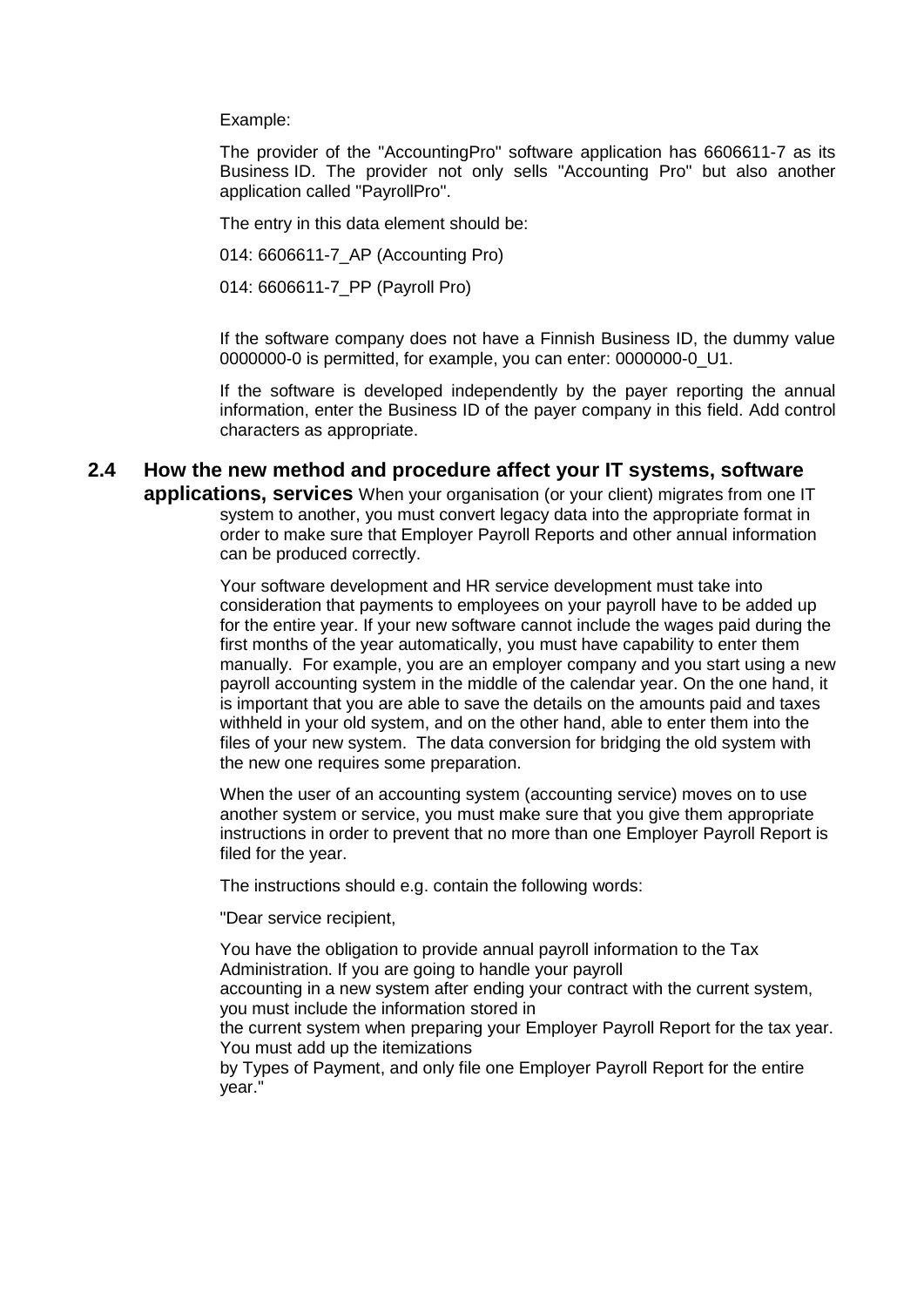# **3 SCHEDULE**

The time schedule for making corrections to annual information filings is "as soon as possible". This means that when an error has been detected you must take action without delay.

You are required to complete your corrections by March in order to ensure that they arrive to the Tax Administration on time for the pre-completed tax returns that are mailed to all individual taxpayers in Spring. In the case of annual information regarding Securities and Derivatives trading, you should complete your corrections by February.

Later in the year, another deadline for corrections is August. Corrections completed by August can still be entered into the revised Tax Decisions. If you complete your corrections after August, there is a necessity to prepare and send multiple versions of the Tax Decision for the individual.

A final last-minute deadline for corrections is around 15 October. If you complete your corrections by that date, we are still able to include the corrected information in the ordinary, regular tax assessment process instead of having to resort to an appeal process.

Schedules with exact dates are on Tax.fi - Precise information - Electronic filing -IT Developers – Timetable.

# **4 OLD METHOD OF MAKING CORRECTIONS — DELETING AND ADDING**

Making corrections with the old method, by adding a new entry that replaces the entire old one, remains in force for 2016 for the following Annual Information Returns:

| <b>VSATMAKE</b> | Payments of trade union fees, of premiums to unemployment<br>insurance funds                                                                                             |
|-----------------|--------------------------------------------------------------------------------------------------------------------------------------------------------------------------|
| <b>VSTAKELE</b> | (Data format specification in Finnish)                                                                                                                                   |
| <b>VSOSLAIE</b> | Annual information on shareholder borrowing, treated as capital<br>income in the shareholder's hands, repayments of such loans<br>(Data format specification in Finnish) |
| <b>VSLAINAE</b> | Information on loan principal and loan interest (Data format<br>specification in Finnish)                                                                                |
| <b>VSAPURAE</b> | Information on payments of grants (Data format specification in<br>Finnish)                                                                                              |
| <b>VSVMAKSE</b> | Insurance indemnities paid to business operators and farmers<br>(Data format specification in Finnish)                                                                   |
| <b>VSKORVPV</b> | Annual information on the days of unemployment qualifying for<br>payment of unemployment relief (Data format specification in<br>Finnish)                                |
| <b>VSELVAKE</b> | Premiums of individuals' voluntary pension insurance contracts<br>and deposits to 'PS' individual retirement accounts                                                    |